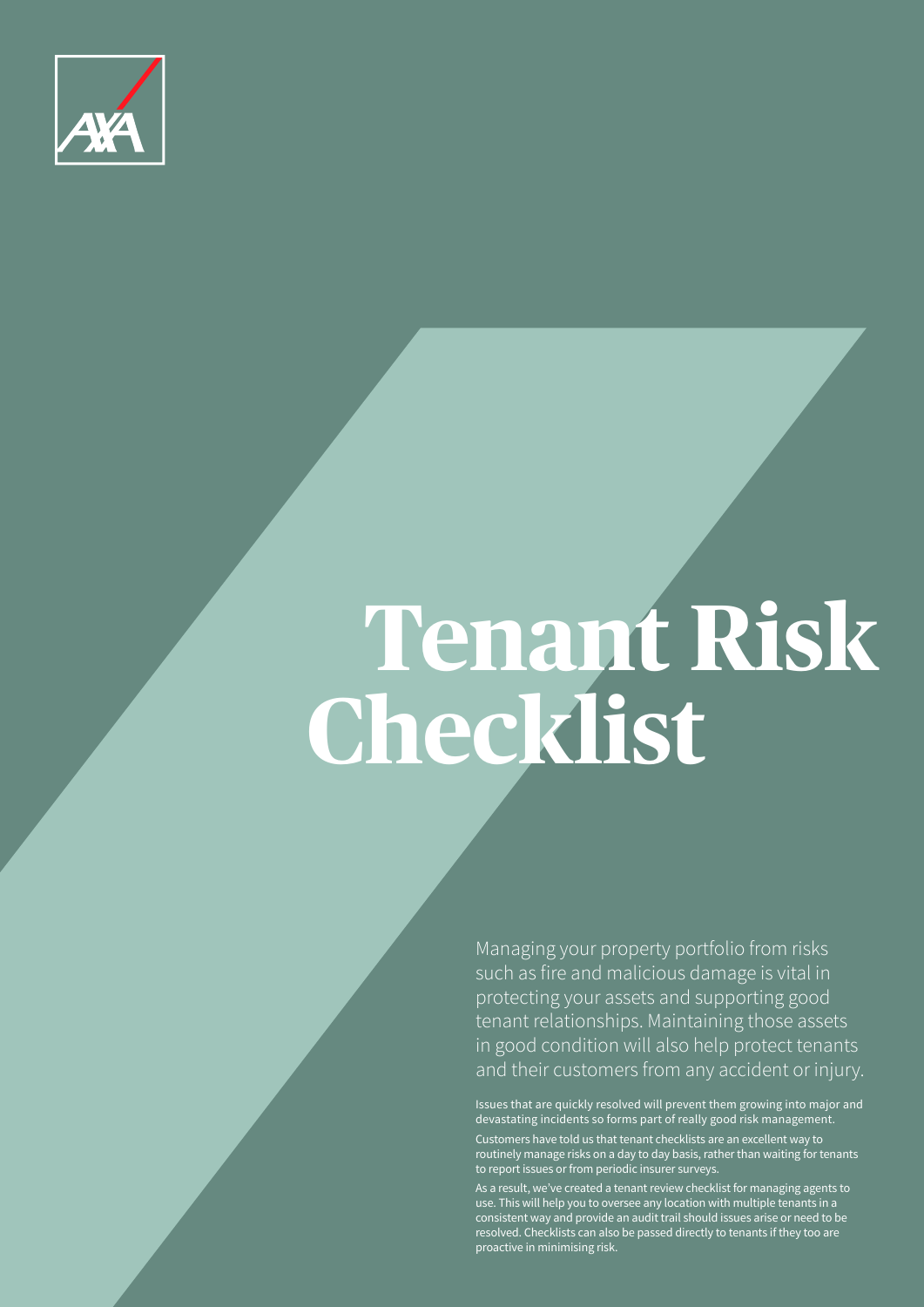

| NAME    | ASSESSED BY | <b>DATE</b> |
|---------|-------------|-------------|
|         |             |             |
|         |             |             |
| ADDRESS |             |             |

**Management of Fire and Malicious Damage Risk**

| <b>External Risk</b>                                                                                                                                       |                           | <b>ATTENTION REQUIRED</b> |     |  |
|------------------------------------------------------------------------------------------------------------------------------------------------------------|---------------------------|---------------------------|-----|--|
| No external combustible materials are left or stored in close proximity to the buildings                                                                   | <b>YES</b>                | <b>NO</b>                 | N/A |  |
| Buildings and any perimeter protection is physically secure at night                                                                                       |                           | <b>NO</b>                 | N/A |  |
| Any electronic security is fully operational (lighting, alarms, CCTV)                                                                                      |                           | <b>NO</b>                 | N/A |  |
| Security guarding includes regular external patrols                                                                                                        | <b>YES</b>                | <b>NO</b>                 | N/A |  |
| <b>Electrical</b>                                                                                                                                          |                           | <b>ATTENTION REQUIRED</b> |     |  |
| The fixed wiring is subject to regular inspection and test by competent electrical inspectors within<br>timescales specified by them                       | <b>YES</b>                | N <sub>O</sub>            | N/A |  |
| Any remedial actions from inspection and test have been carried out* <sup>1</sup>                                                                          | <b>YES</b>                | <b>NO</b>                 | N/A |  |
| Electrical sockets, cables and connections are in good condition* <sup>2</sup>                                                                             |                           | N <sub>O</sub>            | N/A |  |
| Electrical distribution boards are clear of combustible storage                                                                                            | <b>YES</b>                | N <sub>O</sub>            | N/A |  |
| Use of temporary extension leads are restricted as far as possible                                                                                         | <b>YES</b>                | N <sub>O</sub>            | N/A |  |
| Electrical sub-stations are secure and warning signage is displayed                                                                                        | <b>YES</b>                | N <sub>O</sub>            | N/A |  |
| <b>Flammable liquids and gases</b>                                                                                                                         | <b>ATTENTION REQUIRED</b> |                           |     |  |
| External compounds for gas cylinders are secure, locked and protected against sunlight/heat                                                                | <b>YES</b>                | <b>NO</b>                 | N/A |  |
| Smoking is restricted within the vicinity of external compounds and signage and no smoking signage<br>present in a prominent position                      | <b>YES</b>                | <b>NO</b>                 | N/A |  |
| Flammable gases are segregated from oxygen cylinders - at least 5 metres apart                                                                             | <b>YES</b>                | <b>NO</b>                 | N/A |  |
| Flammable liquids that are stored within the premises are controlled (small quantities in designated<br>cupboards or designated stores for larger volumes) | <b>YES</b>                | N <sub>O</sub>            | N/A |  |
| Housekeeping                                                                                                                                               |                           | <b>ATTENTION REQUIRED</b> |     |  |
| Portable heaters and battery chargers are clear of combustible materials                                                                                   | <b>YES</b>                | N <sub>O</sub>            | N/A |  |
| Clear space is maintained between any lighting and combustible materials                                                                                   | <b>YES</b>                | N <sub>O</sub>            | N/A |  |
| No excessive or uncontrolled storage and aisles are clear                                                                                                  | <b>YES</b>                | <b>NO</b>                 | N/A |  |
| Kitchen safety                                                                                                                                             |                           | <b>ATTENTION REQUIRED</b> |     |  |
| Cooking equipment is subject to maintenance contracts, including testing of thermostat/thermostat<br>failure devices* <sup>3</sup>                         | <b>YES</b>                | <b>NO</b>                 | N/A |  |
| The full length of extraction ducting is cleaned by competent contractors within a defined frequency <sup>*4</sup>                                         | <b>YES</b>                | <b>NO</b>                 | N/A |  |
| Any fire suppression systems are ready/charged with the appropriate extinguishing agent                                                                    | <b>YES</b>                | <b>NO</b>                 | N/A |  |
| Any fire suppression nozzles are directed towards appliances, especially deep fat fryers and main cooking range                                            | <b>YES</b>                | <b>NO</b>                 | N/A |  |
| <b>Fire protection</b>                                                                                                                                     | <b>ATTENTION REQUIRED</b> |                           |     |  |
| Portable fire extinguishers are prominently sited and subject to ongoing maintenance contracts                                                             | <b>YES</b>                | <b>NO</b>                 | N/A |  |
| Weekly testing and recording of sprinkler system pressures with ongoing maintenance of the system                                                          | <b>YES</b>                | <b>NO</b>                 | N/A |  |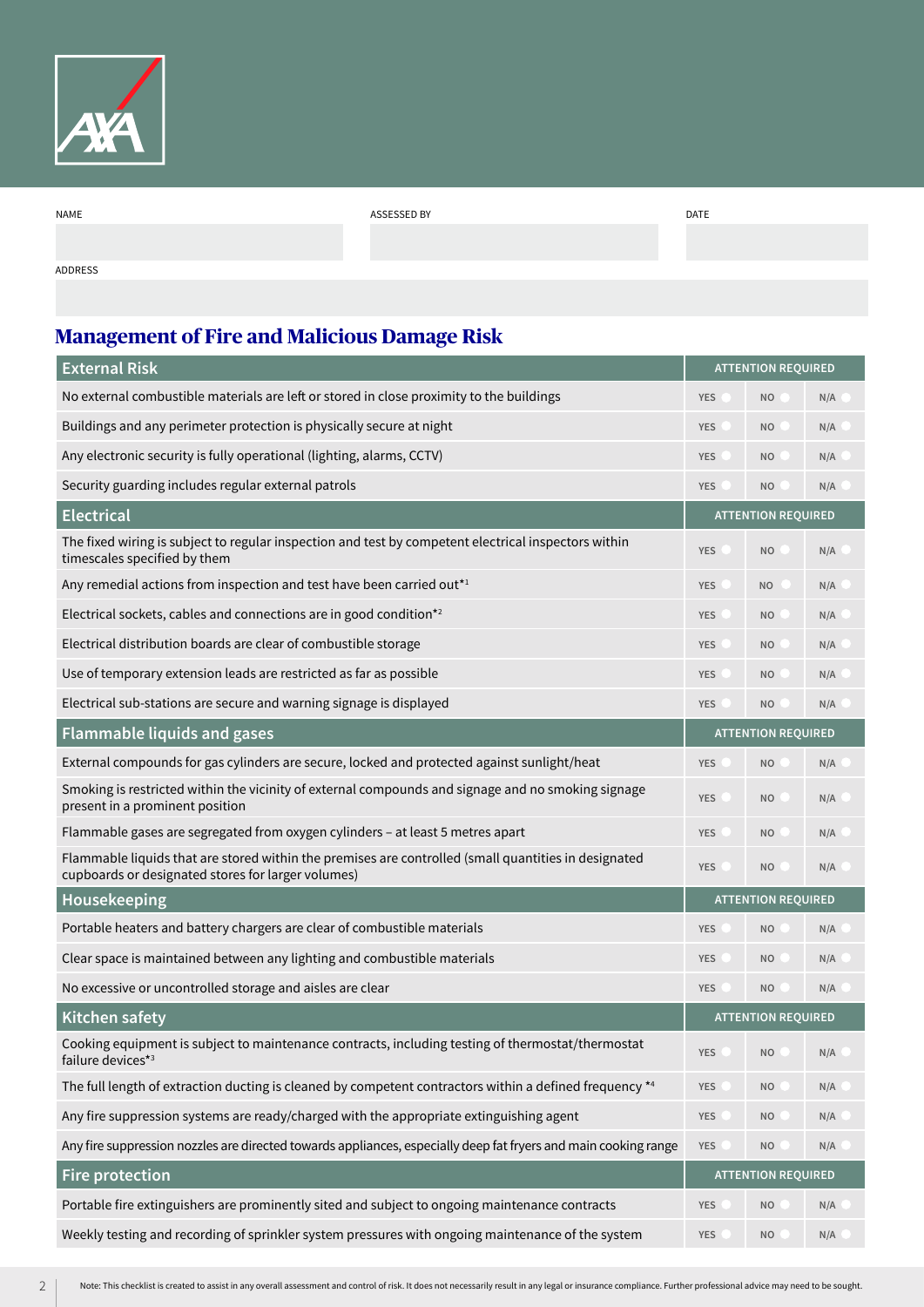| <b>THE</b>                                                                                                                                           | <b>Tenant Risk Checklis</b> |                           |     |
|------------------------------------------------------------------------------------------------------------------------------------------------------|-----------------------------|---------------------------|-----|
| An impairment process is in place for works carried out that may impact sprinkler protection* <sup>5</sup>                                           | <b>YES</b>                  | <b>NO</b>                 | N/A |
| Ensure all sprinkler valves are open with strap and padlock                                                                                          | <b>YES</b>                  | <b>NO</b>                 | N/A |
| Sprinkler heads unobstructed - 0.5m ordinary hazard 1.0m high hazard goods                                                                           | <b>YES</b>                  | <b>NO</b>                 | N/A |
| Fire alarm systems are installed, maintained and operational                                                                                         | <b>YES</b>                  | <b>NO</b>                 | N/A |
| Other                                                                                                                                                |                             | <b>ATTENTION REQUIRED</b> |     |
| Portable heaters used are restricted to areas of low levels of combustible material and/or flammable<br>vapours with a clear space around the heater | <b>YES</b>                  | <b>NO</b>                 | N/A |
| Smoking controls are in place                                                                                                                        | <b>YES</b>                  | <b>NO</b>                 | N/A |
| Fire Risk assessments have been carried out and are being followed by tenants* <sup>6</sup>                                                          | <b>YES</b>                  | N <sub>O</sub>            | N/A |
| Hot work permits plus Risk assessment/Method Statements (RAMS) are being adopted for any building<br>repairs/alteration/refurbishment *7             | <b>YES</b>                  | <b>NO</b>                 | N/A |
| Contractors liability insurances are confirmed prior to any works commencing                                                                         | <b>YES</b>                  | N <sub>O</sub>            | N/A |
| Unoccupied units are physically secure, frequently inspected, with services isolated and meet with any<br>insurer requirements                       | <b>YES</b>                  | <b>NO</b>                 | N/A |

# **Safe Premises Management**

 $\mathbf{u}$ 

| <b>Evacuation</b>                                                                                                                                                |                           | <b>ATTENTION REQUIRED</b> |     |
|------------------------------------------------------------------------------------------------------------------------------------------------------------------|---------------------------|---------------------------|-----|
| Ensure exits routes and doors etc always provide access to a place of safety and are not locked                                                                  | <b>YES</b>                | NO                        | N/A |
| No blockages or combustible materials are present within evacuation routes                                                                                       | <b>YES</b>                | NO                        | N/A |
| Ensure emergency lighting is in good order and suitably maintained                                                                                               | <b>YES</b>                | NO                        | N/A |
| Ensure evacuation signage is suitable and sufficient and maintained                                                                                              | <b>YES</b>                | NO                        | N/A |
| Check emergency procedures are in place and routinely tested                                                                                                     | <b>YES</b>                | N <sub>O</sub>            | N/A |
| <b>Other</b>                                                                                                                                                     | <b>ATTENTION REQUIRED</b> |                           |     |
| Ensure an asbestos survey has been undertaken, and that an asbestos management plan is in place to<br>protect/monitor asbestos                                   | <b>YES</b>                | N <sub>O</sub>            | N/A |
| All surfaces should be clean, trip free and inspected at regular intervals to ensure that all remains in order                                                   | <b>YES</b>                | <b>NO</b>                 | N/A |
| Areas where there are issues with vermin or pigeon infestation must be dealt with and managed to a<br>satisfactory standard as this is a hazard to public health |                           | NO                        | N/A |
| Buildings, including roofs and guttering are inspected regularly and maintained as appropriate                                                                   | <b>YES</b>                | <b>NO</b>                 | N/A |
| Car park surfaces (including pot-holes) and gates/barriers are maintained and repaired as necessary                                                              | <b>YES</b>                | <b>NO</b>                 | N/A |
| Suitable segregation between pedestrians and vehicles is in place                                                                                                | <b>YES</b>                | N <sub>O</sub>            | N/A |

### **Checklist explanatory notes**

Most questions on the checklist should be self-explanatory.

- Where an \* is shown, guidance is included below:<br>\*1 Electrical inspection Remedial Actions. Ele \*1 Electrical inspection – Remedial Actions. Electrical Installation Condition Reports (EICR) will code the seriousness of defects with C1 (Danger Present), C2 (Potentially Dangerous) and C3 (Improvement Recommended) – of these, C1 and C2 remedial actions need
- to be completed to prove compliance. \*2 Condition of electrical sockets frayed or exposed cables, missing sections of plugs and socket, any burn marks on sockets and plugs are all evidence of poor condition and
- potentially dangerous. \*3 Cooking equipment maintenance. A specialist contract should be in place to ensure these are working effectively. The thermostat and high temperature thermostat failure

device are essentially to ensure oil temperatures do not reach auto ignition temperatures and failure of either is a

- common cause of major fire incidents. \*4 Kitchen extract cleaning. Cleaning of ducting should meet the industry standard or TR19 from the Building and Engineering Services Association. Contractors should also be approved via BESA or via the Loss Prevention Certification Board Loss Prevention Standard (LPS) 2084. Cleaning reports should show before and after photo's and show any areas that have not been cleaned. A certificate
- itself does not guarantee a full clean. \*5 Sprinkler impairment. If the sprinkler system has to be isolated for essential repairs etc, check with AXA for additional guidance. Assess if only a small area of the system needs to be isolated and reduce fire risks during the works

(i.e. no hot work, cooking, use of flammable liquids/gases, unattended operations). Ensure there is a system in place to re-activate the sprinkler protection in the protected area. \*6 Fire risk assessment. Ensure the assessor is competent,

- ideally certified by BAFE, Warrington Certification or IFC Certification. \*7 Hot work permits. AXA can supply additional sample permit
- systems.

**If you need further advice, email riskmanagement@axa-insurance.co.uk**